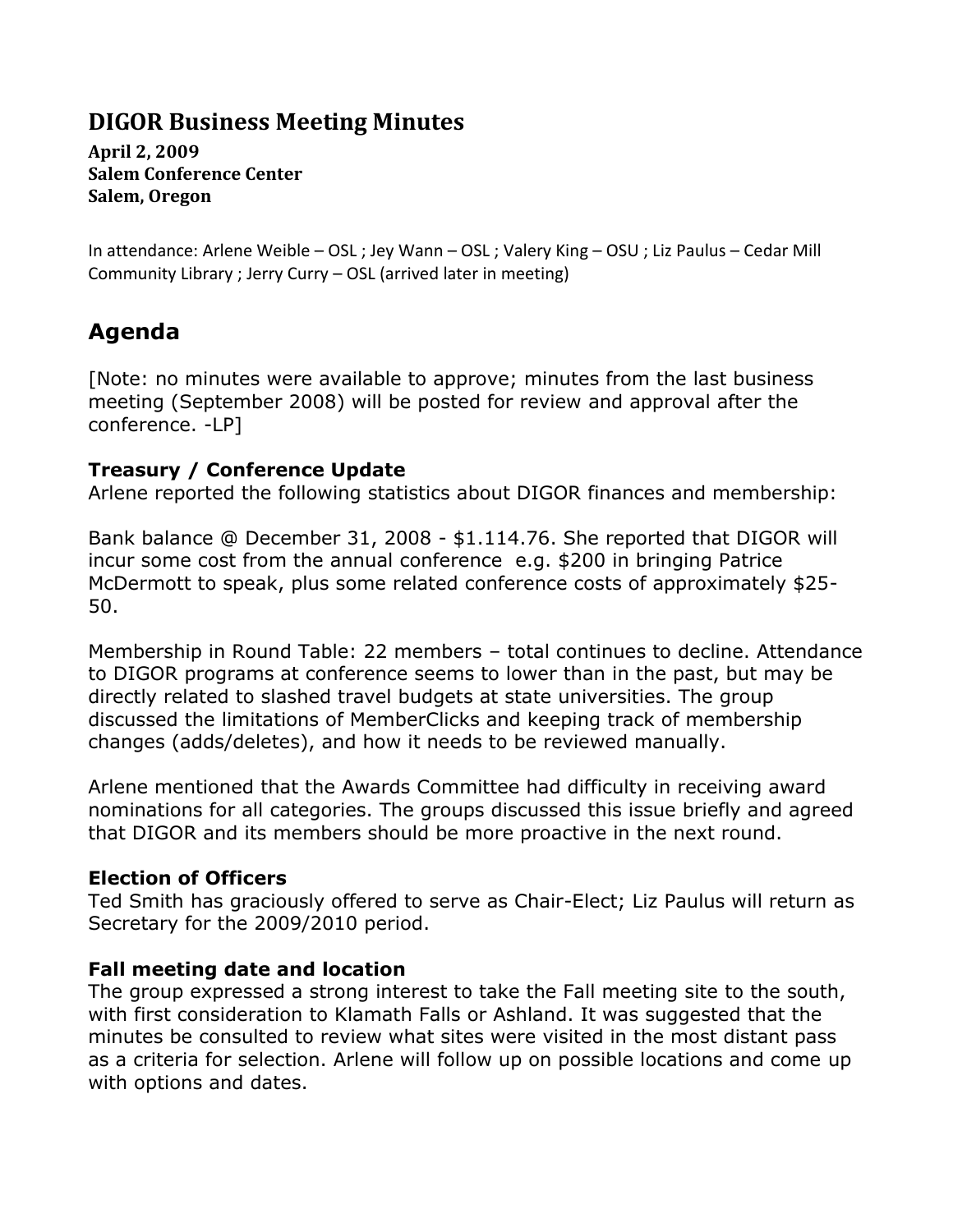## **Spring meeting 2010 (no OLA conference)**

Laura Tucker at Lewis and Clark College has expressed interest in hosting a meeting, with possible topics such as:

-- patent/trademark? (L & C's patent library)

-- blogging et al used in serving patrons (Boley Law Library – Rob Truman and law library blogs)

-- New Legal Reference Round Table

## **Training / taskforce update**

Tom sent his report to Arlene which is included below

- 1. We sponsored a workshop for non-documents librarians on federal statistics. This was held on November 21, 2008, at George Fox University's Portland Center, and had 18 attendees, most from academic libraries. The morning session, treating the American Community Survey, was taught by Charles Rynerson and George Hough of PSU's Center for Population Research. The afternoon session, on federal statistics for social research, was taught by Valery King (OSU Libraries). The evaluations were generally positive. Attendees were canvassed on their interest in future workshops. The highest interest appeared to be in the following topics: business/economic information, legislative/regulatory information, environmental information, international statistics, and information of intergovernmental organizations (IGOs).
- 2. Tom gave a presentation to the Northwest Interlibrary Loan and Resource Sharing conference at PCC in September, on "hard-to-find documents" of IGOs.
- 3. Linda Clark, the Census Bureau's trainer from Seattle, will be holding three half-day workshops at the UO Library on April 15 and 16, sponsored by DIGOr and the UO Libraries. These will be open to the library community, and will deal with the American Community Survey and Census 2010 (two sessions) and the Economic Census and surveys (1 session).
- 4. Tom has agreed to give another presentation the the NWILL conference (although he may ask other DIGOr member to do it). The committee has been discussing useful topics for this presentation. A likely approach may be to introduce the ILL folks to the various depository programs or, more specifically, how to find federal depository collections in OCLC.

Possible topics for trainings outside of conference event

-- Basic government documents (like Dena Hutto's presentation from several years ago)

-- Regional Depository System (Oregon State Library and partner libraries)

Action items for group re: training and program ideas